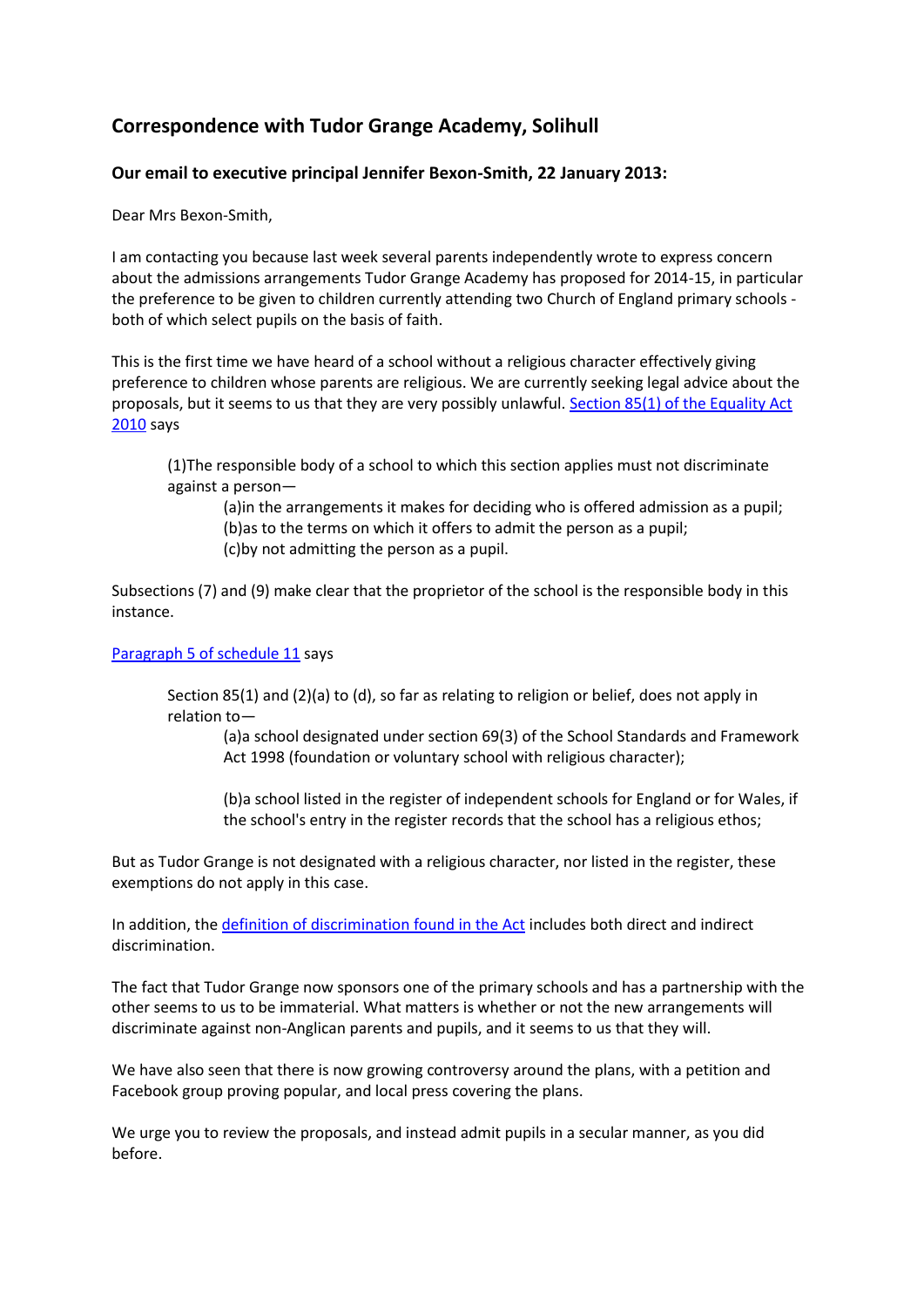Best wishes,

Pavan

## **Pavan Dhaliwal**

Head of Public Affairs, British Humanist Association 1 Gower Street, London, WC1E 6HD | 020 7079 3585 | 0773 843 5059

## [www.humanism.org.uk](http://www.humanism.org.uk/) | [facebook.com/humanism](http://facebook.com/humanism) | [twitter.com/BHAhumanists](http://twitter.com/BHAhumanists) | [humanismforsch](http://humanismforschools.org.uk/) [ools.org.uk](http://humanismforschools.org.uk/)

The BHA is a registered charity in England and Wales (no. 285987) and depends on donations and legacies from its members and supporters to carry out its work. You can join or donate or register for our free e-bulletin online.

## **Jackie Hughes, Diocesan Director of Education, replies on behalf of the school, 29 January 2013:**

Dear Mr Dhaliwal,

 I am writing to you as the Diocesan Director of Education for the Church of England in Birmingham. Mrs Bexon-Smith, the executive principal of the Tudor Grange Multi-Academy Trust has forwarded your email to me and asked if I will respond. As the core point raised in your e mail is the concern that the proposed new arrangements for admission into the Tudor Grange Academy, Solihull will lead to discrimination against non-Anglican pupils and parents, I would like to clarify the position.

Your organisation and the parents who wrote to you appear not to have fully understood the position of Tudor Grange and its different relationships with St James's Church of England School and St Alphege's Church of England School.

Tudor Grange is indeed an academy without a designated religious character. However, a school without a designated religious character is not prevented from having a school with a religious character as a feeder school. Indeed such a position is commonplace in England where Church of England primary schools commonly feed a local secondary school, whatever its character and indeed whatever its category.

As St James has now become a primary academy within the Tudor Grange Multi Academy Trust, its existing admissions policy is carried forward as required by the Academies Act. Tudor Grange is consulting on St James's becoming a feeder school to Tudor Grange itself (which is entirely logical if they are to be part of the same trust and a situation happening elsewhere in the country). St James's will in due course begin consulting on changing its admission policy in order to remove Church of En gland practice as a criterion.

Tudor Grange also wishes to designate St Alphege's as a feeder primary. This is logical in the local context, helpful in terms of a broad and strong cultural and educational mix and (as noted above) entirely commonplace. I give some further detail below that I hope you will find helpful…

The consultation for changing the admissions criteria for Tudor Grange Academy, Solihull, occurs within a demographic context in which it is expected that parents and pupils from both catchment and named feeder schools will be accommodated with their preference. As a substantial proportion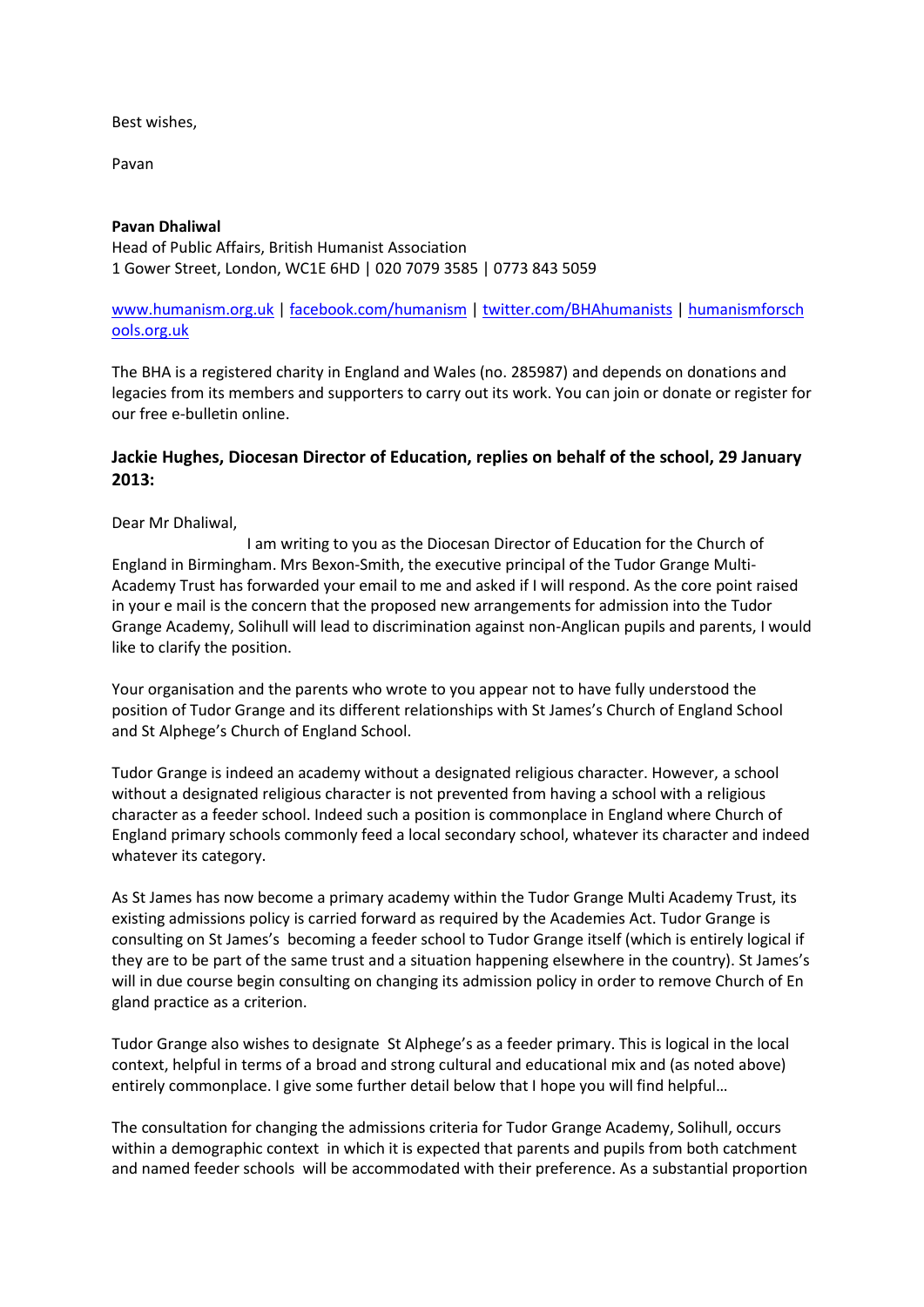of pupils attending St Alphege's Junior School live within catchment and are not all exclusively from an Anglican background, I do not see that non-Anglican families will be discriminated against.

I am also of the view that as the consultation is not yet complete and the directors of the Tudor Grange Multi Academy Trust not yet in a position to consider the responses that occur, it is somewhat precipitous and ill advised to be alleging discrimination or unlawful conduct.

Rigorous application of the consultation process is being adhered to, as is discussion with a range of stakeholders, including the Local Authority, to ensure an appropriate strategic approach to pupil place planning takes place across this locality in the light of significant demographic change. I hope this clarifies the current position.

Yours Sincerely, Jackie Hughes (Diocesan Director of Education, Birmingham)

#### **Our reply to the school, 30 January 2013:**

Dear Mrs Bexon-Smith,

I was very surprised to receive a reply to my previous email not from you, but from the Diocesan Director of Education. It does not seem to me to be appropriate for a Diocese to be taking such a guiding role in the admissions policies of a school without a religious character.

With that said, Mrs Hughes' reply did not seem to us to deal with the concerns we have raised.

First of all, Mrs Hughes points out that a school without a designated religious character is not prevented from having a school with a religious character as a feeder school. This is true and we did not mean to suggest otherwise. However, what a school without a religious character cannot do is use a religious feeder school where the effect would be to discriminate, directly or indirectly, against someone of a different, or of no religious character.

An example of how a school might use religious feeders but not discriminate would be if a school used all of the schools for which it is the nearest secondary, or all of the schools which are not feeders for other schools.

This does not appear to be the situation in this case. We note the [new statement](http://www.tudor-grange.solihull.sch.uk/index.php?option=com_content&view=article&id=363:admissions-consultation&catid=3:head-lines&Itemid=2) on the website saying that children within the catchment area would not be discriminated against because there will still be enough space for them. This may be true, but children under the old priority 4/proposed priority 5 - straight line distance from the child's home - will be discriminated against.

Turning to the two specific schools, on St James', it is welcome to note that the school is planning to drop its religious oversubscription criteria. But this isn't stated in the consultation anywhere (thereby denying parents important information which would help them respond), hasn't yet been decided, and even once it is decided, will take six years to filter through to the secondary.

On St Alphege's, Mrs Hughes said 'a substantial proportion of pupils attending St Alphege's Junior School live within catchment and are not all exclusively from an Anglican background'. However, it is clear that they are not all in catchment - or else why have the school as a feeder at all? - and clearly many are from an Anglican background; so it seems there will be some religious selection here as well.

Best wishes,